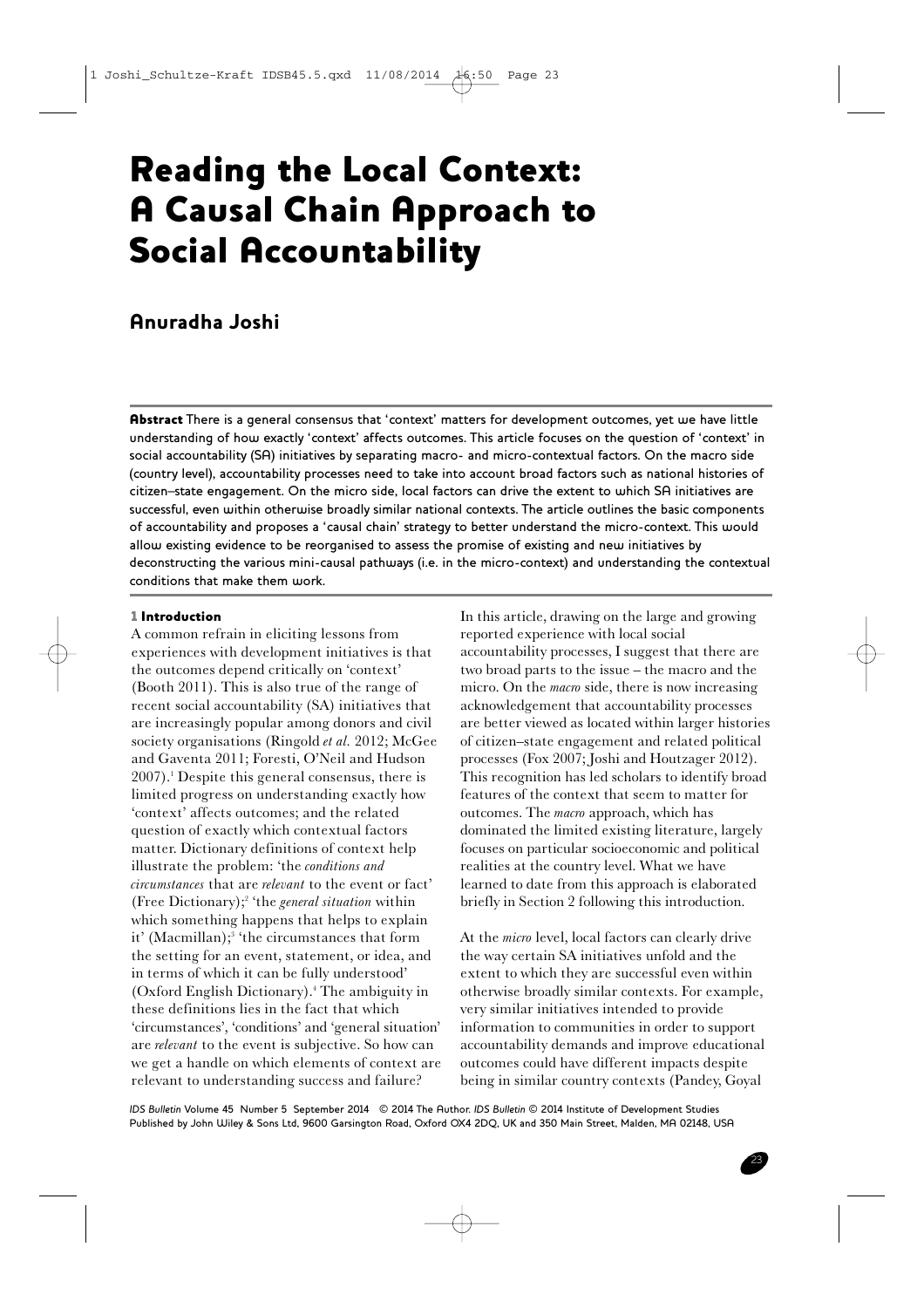and Sundararaman 2009). Yet, few have explored why this might be the case and how one might approach issues of context at the local level. The main contribution of this article is an elaboration of the individual components of social accountability at the local level, and a 'theory of change or causal chain' strategy to gain traction on the thorny issue of micro-context. Such a strategy is elaborated in Section 3. The argument is that two broad aspects are important in understanding the micro-context: (a) the features of the individual components of accountability processes and (b) the causal chains through which social accountability processes linking these broad components are expected to work. The disaggregation of components of information, citizen action and state response is carried out in Section 4. A preliminary relatively linear causal chain is mapped in Section 5, which could be used as a potentially basic frame on which complex chains could be developed. The conclusions, presented in Section 6, map out the implications of this approach to context.

### 2 The macro-context: broad political economy features

Over the years, there have been several attempts to systematically understand the larger contextual factors that influence the outcomes of development initiatives under various frameworks such as the 'drivers of change' approach, or more recently political economy analysis (PEA) and power analysis (PA) (Pettit and Mejía Acosta, this *IDS Bulletin*). The idea is to identify factors that are enabling or constraining with respect to change, given the particularities of socioeconomic and political conditions in a country or context (Routley and Hulme 2013). Driven by the unpredictability of outcomes of similar developmental initiatives in different contexts, the drivers of change/political economy approach attempts to expose the underlying power relationships, incentives and interests among broad groups that might affect whether specific reforms will have traction in specific contexts. A recent definition of PEA crystallises the thinking behind these approaches:

[P]olitical economy analysis investigates how political and economic processes interact in a given society, and support or impede the ability to solve development problems that require collective action. It takes particular account of the interests and incentives driving the

behaviour of different groups and individuals, the distribution of power and wealth between them, and how these relationships are created, sustained and transformed over time (Unsworth and Williams 2011).

Practical toolkits have been developed by several organisations as a guide for undertaking PEA (Fritz, Kaiser and Levy 2009; DFID 2009). These toolkits contain several guiding questions about contextual features in different aspects of analysis (e.g. the business–state relationship, state dependence on earned revenues, etc.). Some thinking has also gone into developing guides to PEA in particular sectors (Moncrieffe and Luttrell 2005; EC/Europeaid 2008; Reich and Balarajan 2012).

In the field of social accountability, such macrocontextual analysis is relatively new. Although country-level contextual analysis for social accountability, not surprisingly, shares many features with general PEA, it also tends to focus on particular features; for example, freedom of media, as they are directly related to SA initiatives. Further, studies have sought to identify factors that run across instances of success (Bukenya, Hickey and King 2012; Bukenya and King 2012; McGee and Gaventa 2011; Joshi 2013). Some of the common lessons include: (1) that information and transparency is necessary but not sufficient for accountability actions to be undertaken; (2) that accountability action without a corresponding capacity for state response can be counterproductive; (3) that effective sanctions play an important role in sustaining accountability demands; (4) that collective action is important for accountability to the poor; and (5) that existing cases of successful social accountability are underpinned by cross-boundary alliances between social actors and state reformists that create accountability coalitions.

O'Meally (2013) offers a recent, and relatively comprehensive review of the literature on contextual factors that matter for social accountability. Because this is one of the most recent attempts to provide a framework for analysing context, it is useful to go into it in some detail here. His take on contextual factors is explicitly political. The underlying metatheory of change that underpins successful social accountability and drives his contextual analysis is that: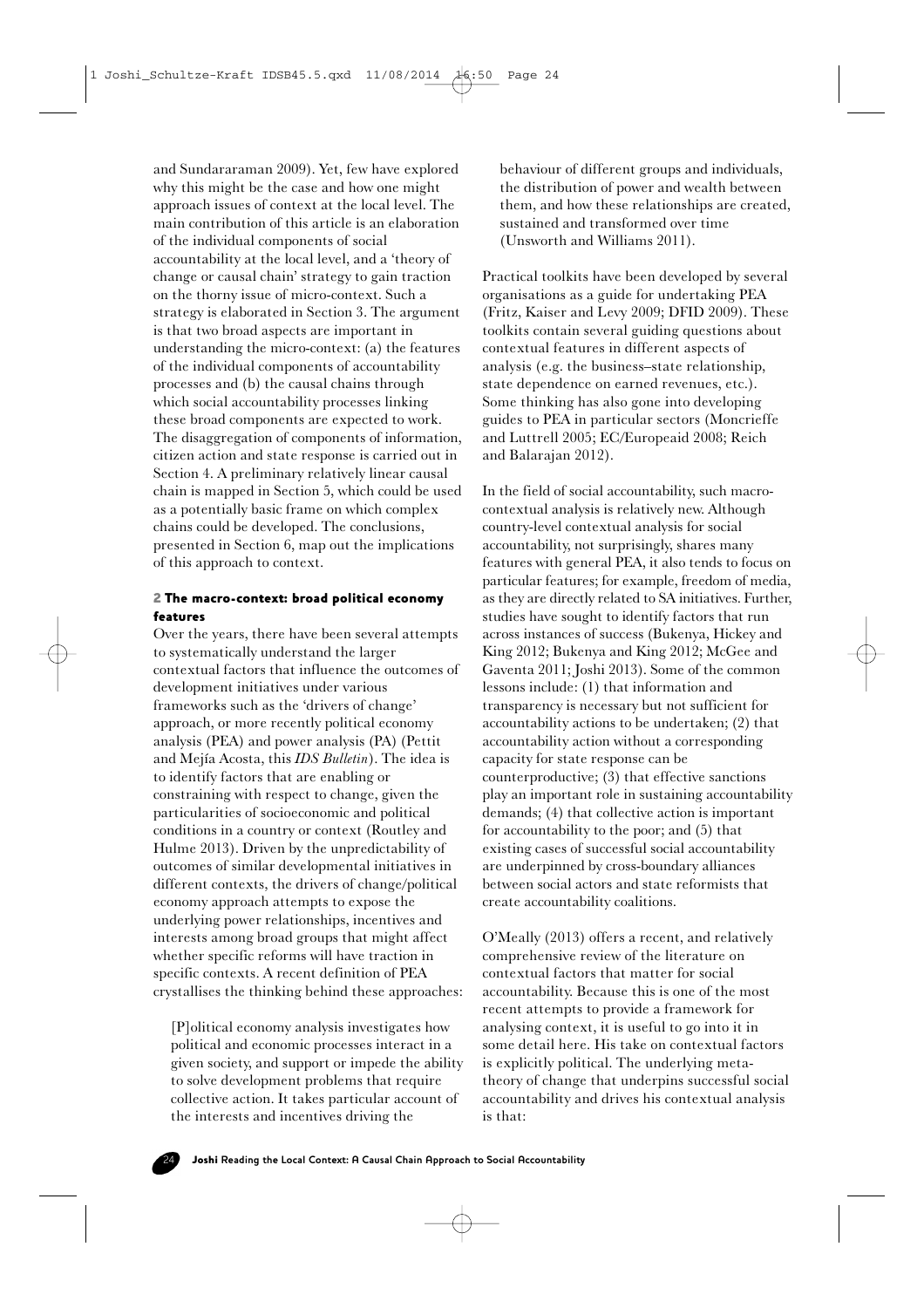*if* pro-accountability and pro-poor networks in society are adequately resourced and build coalitions with pro-accountability networks and actors in political society through rounds of state–society bargaining and interaction; and,

*if* these coalitions are able to: (a) negotiate changes with anti-change actors; (b) generate sufficient counter-veiling power to change governing elite incentives and challenge the primary/secondary political settlement; and/or (c) active contextually legitimate accountability mechanisms…

… *then*, this might result in (a) coercion – a backlash from existing power-holders; (b) co-optation and collaboration – incremental improvements in accountability relations and developmental gains within the existing political settlement; and/or (c) change – more fundamental change, to differing degrees, leading to the formation of a 'new' political settlement/social contract (O'Meally 2013: 29–30).

It is clear from this very broad theory of change, that the contextual conditions that matter range from the deep-rooted structures in society, for example, political settlements, to more tractable features, for example, the nature of civil society organisations. Capturing the range of factors that might be included in such analysis is vast – and O'Meally identifies six broad 'contextual domains': (a) civil society, (b) political society, (c) inter-elite relations and the political settlement; (d) state–society relations and the social contract; (e) intra-society relations and issues of social inclusion; and (f) global factors. These are then further broken down into various aspects that have a bearing on their enabling or constraining potential.

The characteristics of these domains in particular contexts can point to the feasibility of social accountability as a specific strategy for improving services, empowering citizens and strengthening governance. The main messages from O'Meally's (2013) review of context suggests that practitioners should think politically when considering social accountability, link social accountability strategies to prevailing institutions of political accountability, work to enhance state capacity to respond to generated demand, support pro-accountability coalitions that cut

across the state–society divide, learn by doing and use longer time horizons, take account of global influences on accountability, build on existing processes and make issues of inclusion and exclusion more central to accountability processes. Some have undertaken further work to highlight the constraints and entry points for social accountability work in typified contexts, for example relatively closed polities (Gandhi, forthcoming) or fragile states (Boeckman 2012). While this work advances our thinking considerably on the features of context that seem to matter, these are still very broad messages and pose the challenge of how to operationalise them in particular local contexts.

# 3 The micro-context: assumptions and causal chains

While the contextual factors identified in the studies discussed above (particularly O'Meally 2013) are useful in providing key questions that practitioners should be asking about various domains in specific kinds of polities, they do not help in suggesting which particular strategies are likely to work. Rather they help identify whether SA as a general approach should be considered or not.

Yet, developmental actors require signposts of a more detailed kind. Are community scorecards more appropriate or are social audits better in specific contexts? Should collective action focus on pursuing rights claims through existing complaint mechanisms or should one organise street protests? Are information provision strategies likely to be successful, or is the creation of strong channels of grievance redress? What combinations of approaches work in specific settings? What potential bottlenecks are likely to emerge? What essential factors need to be in place before attempting particular strategies? While practitioners regularly take decisions on these kinds of questions, based on a range of factors, including their own capacity, past experience with approaches, and so forth, they could be better informed by a clearer understanding of the lessons from what initiatives have worked in the past, and in what contexts.

So how are we to make judgements of this kind from the evidence (limited as it is) that exists? We know from the literature that even lessons from the most highly regarded evaluation studies – randomised controlled trials (RCTs) – of social

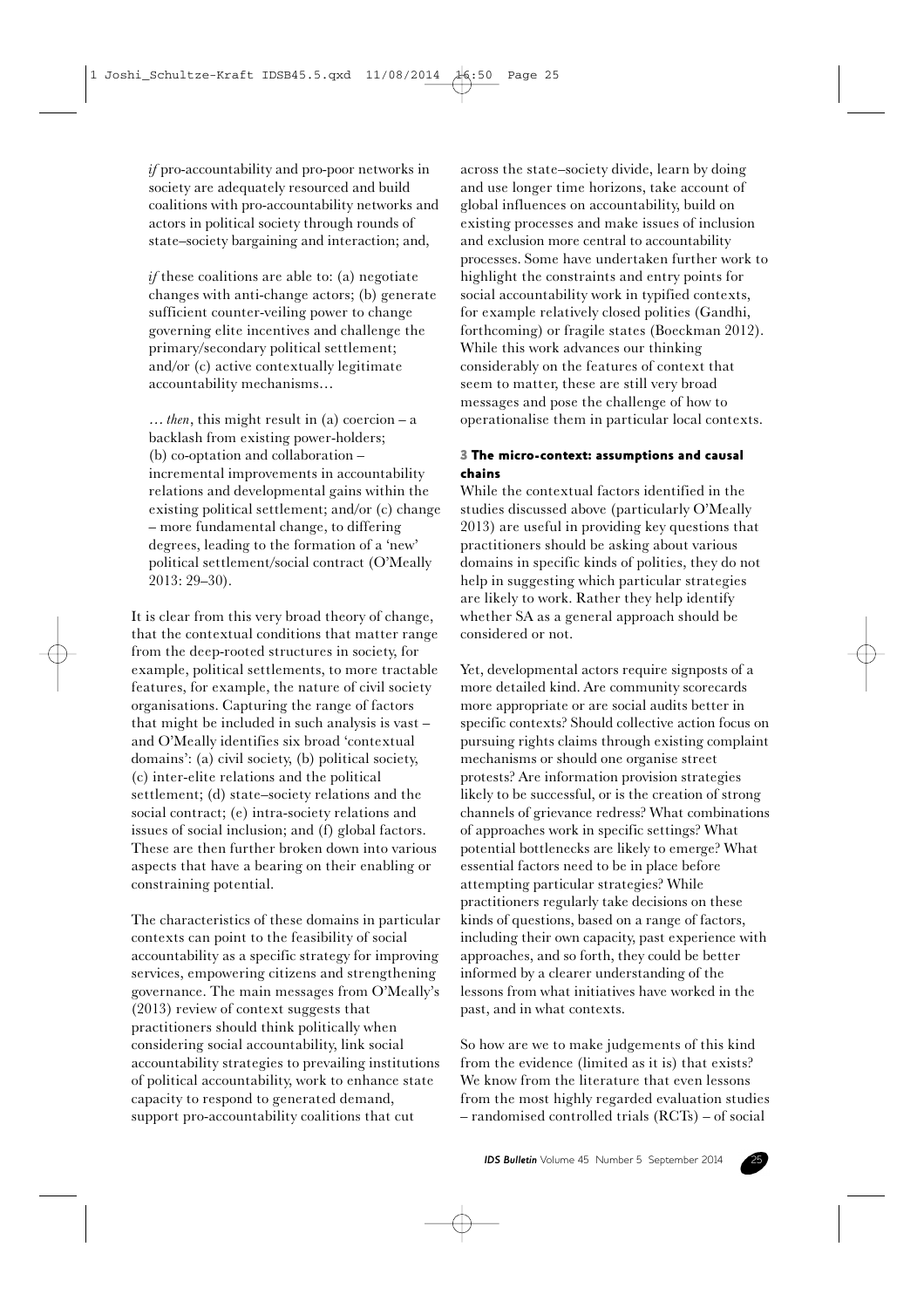accountability interventions have problems with generalisability of the results (external validity) (Woolcock 2009; Ravallion 2009).

In fact, an insightful reflection highlights several issues with prevailing interpretations of the existing evidence to date, especially evidence of failure (Fox 2014). The most widely cited studies, rather than suggesting that social accountability does not work, actually point to some of the conditions that make it work. Foremost, in keeping with the wider literature, across the studies evidence shows that information alone is not enough to spark community action and subsequent provider response. One needs supporting processes for collective action. Similarly, neither is community monitoring from below enough to get service improvements; mainly because it lacks bite. Rather, combined with other accountability mechanisms (e.g. top down accountability, or sanctions with teeth), it can have the desired effects. Finally, elite capture is a real problem in community-focused programmes, including social accountability ones. Fox concludes from the evidence that we need to rethink some of our basic propositions of accountability work to move from a focus on 'tactical' approaches to more 'strategic' ones.

Given these challenges and the general problem of context posed by accountability work, in a recent paper Cartwright and Munro (2010), elaborate on the problem of external validity and outline two conditions that are important in extrapolating the *causal* inferences made in a particular study context to another: (a) the study and the target population are the same with respect to the probability of their relevant compositions; and (b) the study and target population are the same with respect to the causal laws for the outcomes. Yet, randomisation does not deal with the latter issue. In other words, the processes that make the mechanism work, may not be the same. To generalise we need to understand specific features of context. As they highlight:

Most causal and probabilistic relations relied on in health care and social practice are not fundamental: they do not just hold, they hold on account of some underlying structure that gives rise to them. When the structures are different, so too are the causal and probabilistic relations they create (Cartwright and Munro 2010: 261).

Thus, they point to the need for unpacking the initiatives in terms of a theory of change or causal chain, in order to understand how desired outcomes might work.

Increasingly, this approach to SA initiatives is being seen as a promising one (World Bank 2013; Vogel 2012; Tembo 2012; Lieberman, Posner and Tsai 2012; Holland and Thirkell 2009). In groundbreaking new work that parallels the approach of this article, the World Bank is elaborating on key elements of social accountability and the factors that drive them by re-examining the evidence we have from evaluation research, but also from behavioural economics, anthropology and political science which allows for testing links in implicit causal chains for their robustness (World Bank 2013; World Bank, forthcoming). A theory of change/causal chain approach allows one to understand implicit assumptions underlying particular activities, the conditions that are enabling or constraining as well the extent to which initiatives travel through the assumed causal chain and reach intermediate objectives even if the final outcomes are not those expected. This approach can, in particular, identify bottlenecks in the causal chain that can be responsible for some observed adverse outcomes.

In taking up the task of unpacking causal chains, we propose that two aspects are important to understand the potential of particular approaches in specific settings: the *components* of the pathway plus the *mechanisms* (and *related microcontextual* factors) through which each of the components could lead to the other. An analogy from the physical world might be useful here. Suppose we want to push an object from location A to B. We can use different mechanisms to do this – we could place wheels under the object and roll it to B; we could push it to location B, we could lift the object and place it at B. The *mechanism* in this example is the means we use to relocate the object. However, each of these mechanisms will operate dependent upon the specificities of the *component* (object) itself – the object may be lifted because it is light, or because it may be dismantled and carried piece by piece. It is also important to note that the actual enabling conditions might look different in different cases due to some *micro-contextual*<sup>5</sup> conditions; for example, we can use wheels if the path to B is relatively smooth. Often we assume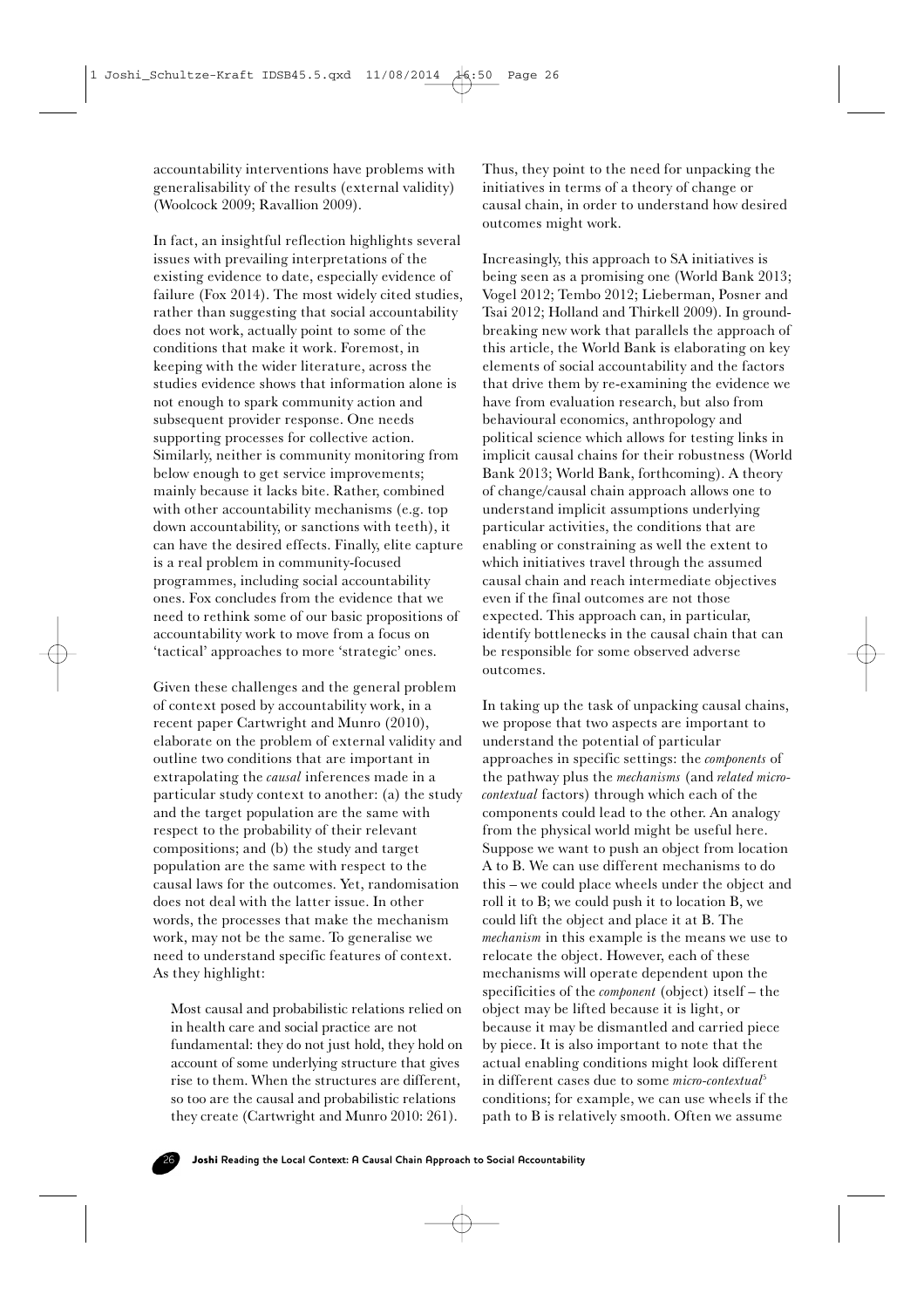#### **Figure 1 Assumed link between information, citizen action and state response**



Source Author's own.

these conditions are in place because they seem ubiquitous in the cases where the intervention works and we would not pay attention to them. However, they underpin why some initiatives work, and may not be present in specific instances we are concerned with, and thus lead to intervention failure. Overall, the role the enabling micro-context plays is the same – in terms of enabling the mechanism to work. For any specific component, we need to understand both how the *mechanism* works and the *microcontext/component* in order to see whether particular strategies will help us reach the outcome we desire.

One additional consideration is necessary before beginning to unpack SA. One can take two different approaches to what one means by an SA 'intervention'. On the one hand, one can differentiate by common SA interventions – for example, community scorecards, social audits and so forth – and elaborate an evaluation framework and a theory of change for each. This has been the prevailing approach in several studies (Foresti *et al.* 2007; Barr *et al*. 2012). On the other hand, one might start from a more general broad theory of change that underpins ideas about demand for good governance and citizen-led accountability. This might comprise a series of steps that combine in different ways in common SA initiatives – for example, awareness raising, information demands, protests, etc. (Joshi and Houtzager 2012). Although less prevalent in the literature, I take this approach in the article for reasons that will become evident in the next section.

4 Unpacking the accountability black box: information, citizen action and state response

If one starts from the point of disaggregating social accountability into its component parts (rather than looking at 'labelled' interventions such as social audits, community monitoring, etc.), then as a first step one will have to separate its broad components. While this might be done in different ways (see World Bank, forthcoming), and will vary depending upon the nature of the citizen groups and the target of accountability actions among other things, we know that social accountability has something to do with three broad things: information, citizen action and state responses.

The conventional assumptions have been that the provision of some kind of information/ transparency will lead to citizen action, which will then together lead to state response (see Figure 1). This unidirectional causal chain often implicitly underpins SA initiatives.

However, the relationship between these three components is not so straightforward – each of the arrows, from information, to citizen action to state response, could work in the other direction (see Figure 2). For example, citizen action through mobilisation could lead to the generation or exposure of relevant information. State responses may encourage or restrain citizen action. State responses can also take the form of making previously opaque information public. And sometimes, the revelation of information can directly spur state responses without being mediated through citizen action. It seems clear that the linkages between these

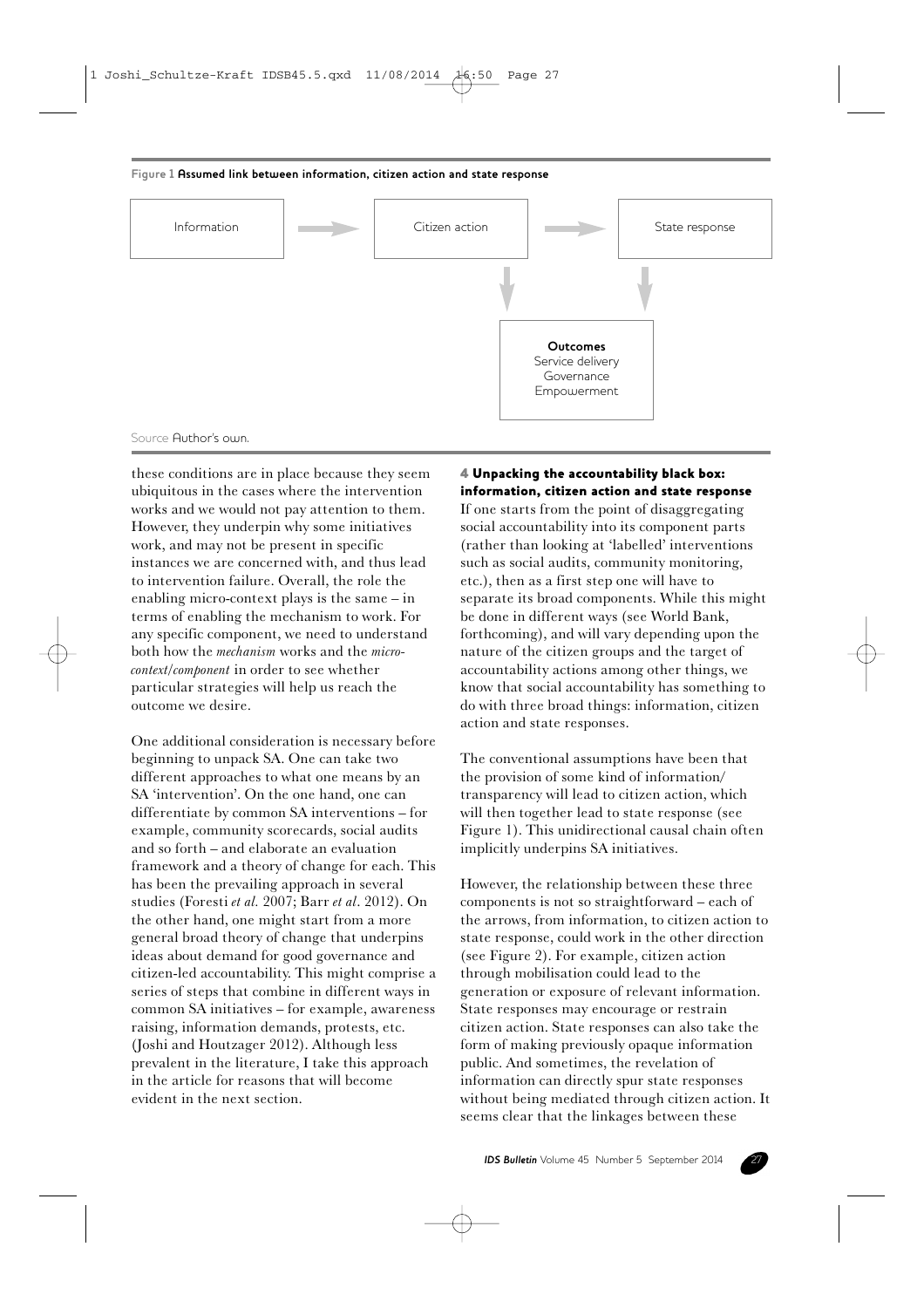**Figure 2 Potential dynamic links between information, citizen action and state response** 



three components are not as straightforward as assumed in the unidirectional causal chain.

In addition to the complexity of the multiple pathways of interaction between these three components, the nature of the component itself matters. All information is not equal; all citizen action is not the same and all state responses cannot be seen as accountability enhancing. Although most scholars and practitioners, if questioned, would acknowledge the qualitative differences between different types of information, citizen action and state response, curiously the literature treats them all alike, especially when attempting to aggregate lessons on social accountability. This ambiguity calls for a closer conceptual look at the nature of each component of social accountability.

#### *4.1 Information*

There are several issues related to the nature of information in social accountability processes. First and foremost is the issue of usefulness: as Fox (2007) puts it, is the information opaque or clear? If the information is provided in a form that is not understandable or actionable then it is unlikely to trigger collective action (Fung, Graham and Weil 2007). Usually, whether information is opaque or transparent depends upon the source of the information, and the incentives people have for full and clear disclosure.

Second is the credibility of the information source – it is likely to be accurate and reliable? Does the information provider have incentives to distort or obfuscate information? If the information is produced through a process in which citizens have participated then it is more likely to be credible and legitimate. On the other hand, information provided by governments will be considered more authoritative when considering state responses. When the information used in accountability demands is generated through a process involving both providers and users, then it is likely to have more legitimacy for all stakeholders.

Third, there is the issue of whether the information provided is about official standards, (of either/both processes and outputs) or whether the information is about performance in relation to other similarly placed comparators. On the one hand, when the information relates to established standards, then citizens are expected to mobilise and demand performance up to the official standards, which may be unrealistic. On the other hand, when information is about performance and is comparative (e.g. lead tables in the UK), citizens may be provoked by realising that similarly placed groups are receiving better services than them for no rational reason. Here the trigger for collective action is competition among localities (or groups) based on more realistic expectations.

Fourth, information can have an inspirational effect.6 Stories of successful citizen action leading to greater state responsiveness and improved services elsewhere, can catalyse a 'we can do it too' spirit in communities that might otherwise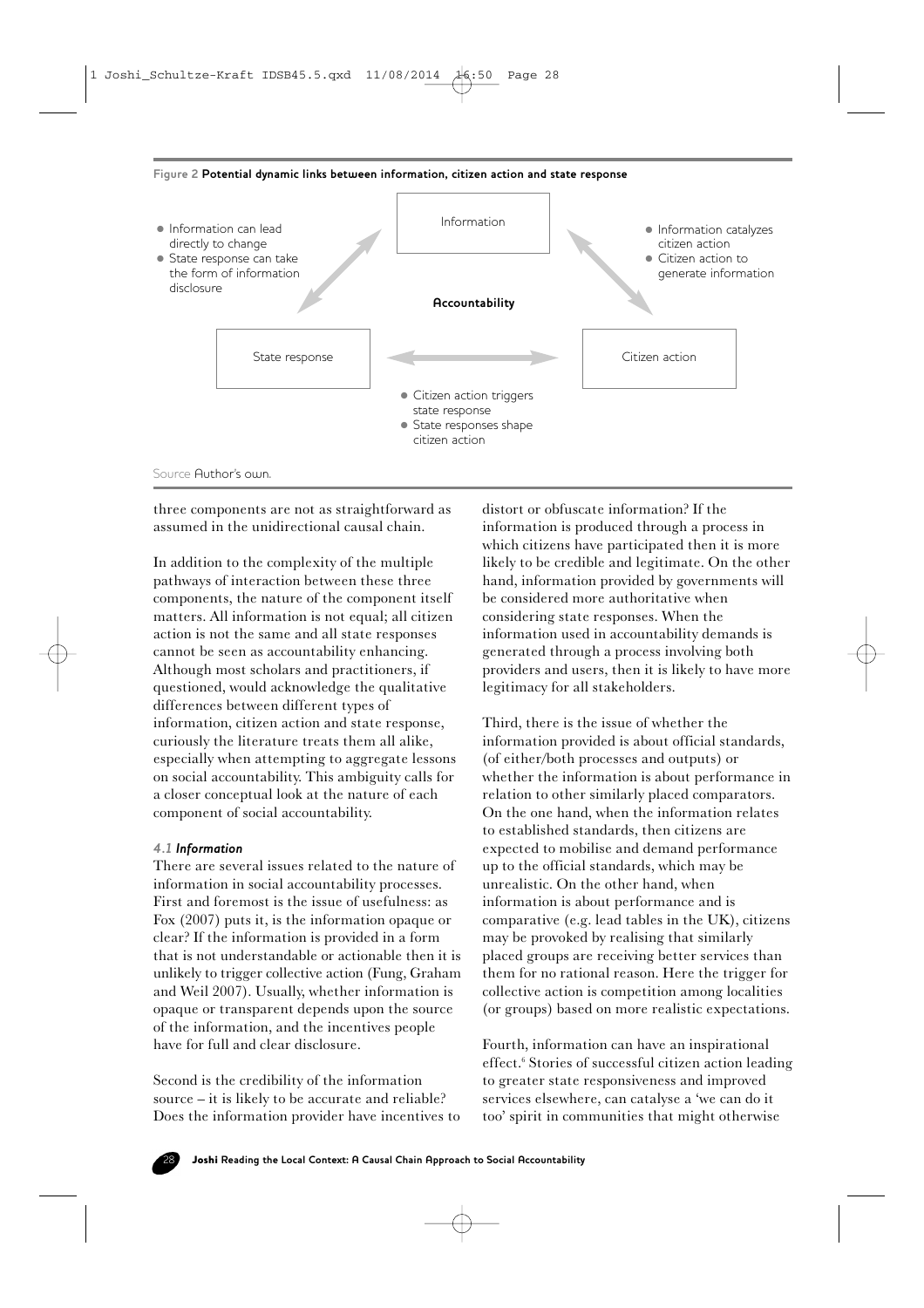not consider accountability demands. The lessons from success here are not so much the actual citizen action or pathways through which accountability gains were made, as much as the fact that it is possible to gain success in accountability claims at all, despite difficult environments.

These four aspects of information (and there might be others) imply different causal paths for usage as a part of the accountability process. Each potential pathway has a set of assumptions that underlie it. For example, there is no reason to believe that clear information from a noncredible source will trigger citizen demands for accountability. Or when information is about standards that are out of reach, there may be little faith in state responsiveness. Starting with categorising the nature of information on the four aspects can throw light about the possible paths that link information with both citizen action and state responses.

#### *4.2 Citizen action*

Similar to the discussion on information, the content of citizen action can be broken down into several elements (Joshi and Houtzager 2012). First, citizens can demand information from governments related to budgets and spending, processes, standards and performance. Often budgets and expenditures can be skewed towards the better off, processes and entitlements are not well understood, and the actual performance of government remains opaque. This is the reason why information campaigns often accompany SA initiatives.

Second, citizen action itself can generate relevant information – for example, through perception surveys, expenditure tracking or budget analysis. Such information, as discussed previously, is likely to be viewed more credibly by communities due to the legitimacy of its collation. Simultaneously, the process of demanding or gathering information, however, might itself spark off greater mobilisation for accountability.

Third, societal actors can keep a watch on services through ongoing monitoring of the actual quality of public goods being delivered. Are teachers absent from classes? Are medical supplies in stock? Are officials demanding bribes for services? Are contractors using appropriate materials as per specifications? These issues are

best scrutinised by those who are close to the services in question and are able to monitor performance on a regular basis. Such ongoing monitoring forms part of accountability action, but need not require state response if nothing is found to be amiss.

Fourth, if monitoring and information gathering shows that there are gaps between expected and delivered levels of service, then further citizen action is required in terms of seeking accountability. Such action can involve making demands to enforce legal standards that are not currently being met, or explanations of why it is not feasible. For example, communities may demand more teachers in a school if the teacher pupil ratio is below that established by law. This is an important element of social accountability: to give governments opportunities to remedy the situation when suitably informed or provide credible explanations of why the standards cannot be met.

Finally, if dissatisfied with the explanations provided, or if corruption is exposed, social groups can seek grievance redress. This could be done either through existing administrative complaint mechanisms, political protests or litigation. If grievance redress channels do not exist, citizen action may take the form of demands for them to be established.

Which of the above actions are actually undertaken depends upon various factors including whether communities are mobilised, past experience of interactions with the state, and cultures of expectations from the state. In addition, these various actions can be combined in different ways in sequence, or in parallel. Underpinning each of these actions, is a set of assumptions about how these might work.

#### *4.3 State response*

Within the literature on social accountability, the least explored aspect is that of state response. While the key expectation is that public officials will respond to citizen action and make improvements, the actual substance of their response can vary considerably including generating and releasing information, to reforming processes, mobilising resources, advocating for reforms at higher levels and changing their own behaviour. They could also initiate investigations of wrongdoings and

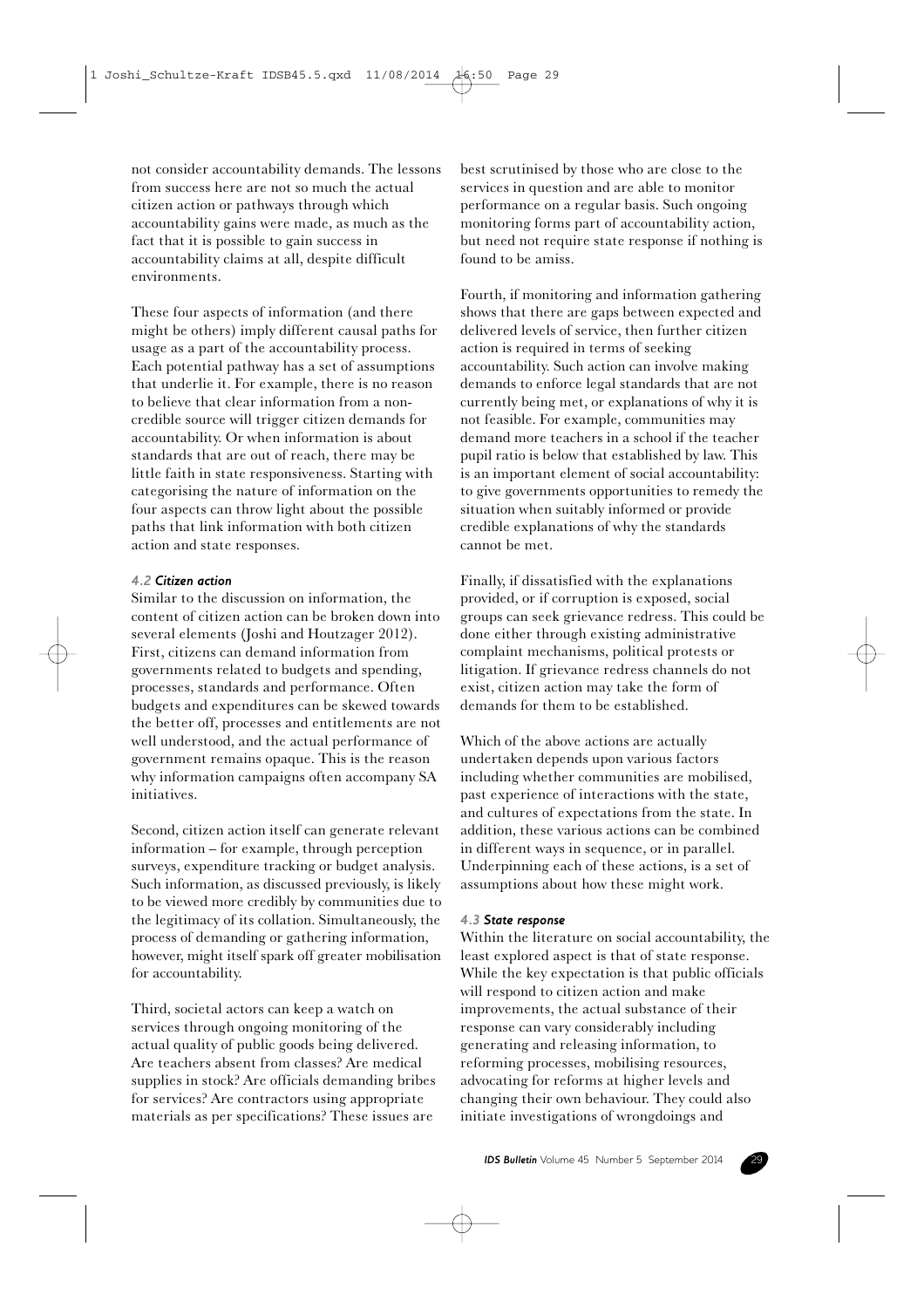#### **Table 1 A broad categorisation of components**

| Component      | Content                                                                                                              | Process                                                                                                                                                                     | Assumptions/Micro-context                                                                                                              |
|----------------|----------------------------------------------------------------------------------------------------------------------|-----------------------------------------------------------------------------------------------------------------------------------------------------------------------------|----------------------------------------------------------------------------------------------------------------------------------------|
| Information    | Performance<br>- Compared to standards<br>- Compared to others<br>Inspirational                                      | Transparency<br>Generating new<br>information (e.g. perception information<br>data, monitoring data)<br>Media campaigns                                                     | Literacy/access<br>Legitimacy/credibility of                                                                                           |
| Citizen action | Demand information<br>Generate information<br>Monitor performance<br>Seek accountability<br>Seek grievance redress   | Formal bureaucracy<br>Protests<br>Political articulation<br>Formal complaint channels<br>Litigation                                                                         | Priorities<br>Belief in efficacy of channel<br>Sense of entitlements                                                                   |
| State response | Release information<br>Reform processes<br>Increase resources<br>Demands at higher levels<br>Investigation/sanctions | Transparency<br>Reduced corruption<br>Behaviour change<br>Formal and informal<br>channels of reform demands<br>Formal and informal<br>channels of enquiry and<br>punishment | Legitimacy of grievance<br>Capacity<br>Public service motivations<br>Reputational concerns<br>Channels of influencing<br>higher levels |

Source Author's own.

sanction those responsible. On the negative side, they could instigate reprisals and ignore reputational taints. What sorts of citizen action trigger particular responses, and in what contexts? While there is consensus that social accountability advocates should focus on state inclination and capacity to respond, there is little understanding of why officials might take certain actions rather than others (for an exception see Aiyar and Mehta 2014). Unpacking the assumptions we make in expecting state responses to citizen action will be key to understanding the micro-contextual factors that matter.

For each of the components: of information, citizen action and state response, there are associated processes depending upon the form components take. Information can be generated through crowd sourcing, perception surveys, participatory research or monitoring and be made public through a variety of channels, including the media. State responses can be in the form of behaviour changes, public sector reform, retaliation against claimants, and sanctions against those responsible. Each of these processes that circumscribe particular elements has an associated set of assumptions that underpin them which are illustrated in Table 1.

#### 5 Tracing causal chains

In the previous section, we examined each component of the black box more carefully to understand its nature and sub-parts. In this section, we focus on the relationships between the components – the pathways through which each component is expected to lead to the others. In order to do this, we start by tracing causal chains, assuming rational, self-interested individuals. Further work might expand such causal chains based on advances in behavioural economics and social psychology that elaborate more realistically on patterns of human behaviour.7 In the following we examine an illustrative and the most common causal chain for social accountability – the pathway from information to state response – although there are other equally valid pathways to accountability.

There is a widespread expectation that providing information to the poor and disadvantaged will spur them into demanding better services. In fact several interventions have been premised on such an assumption (Banerjee *et al.* 2010; Pandey *et al.* 2009; Khemani 2008). Yet many studies suggest that information has little or no effect (Bruns, Filmer and Patrinos 2011). Similarly, social accountability is based on the belief that citizen action leads to positive outcomes (service delivery,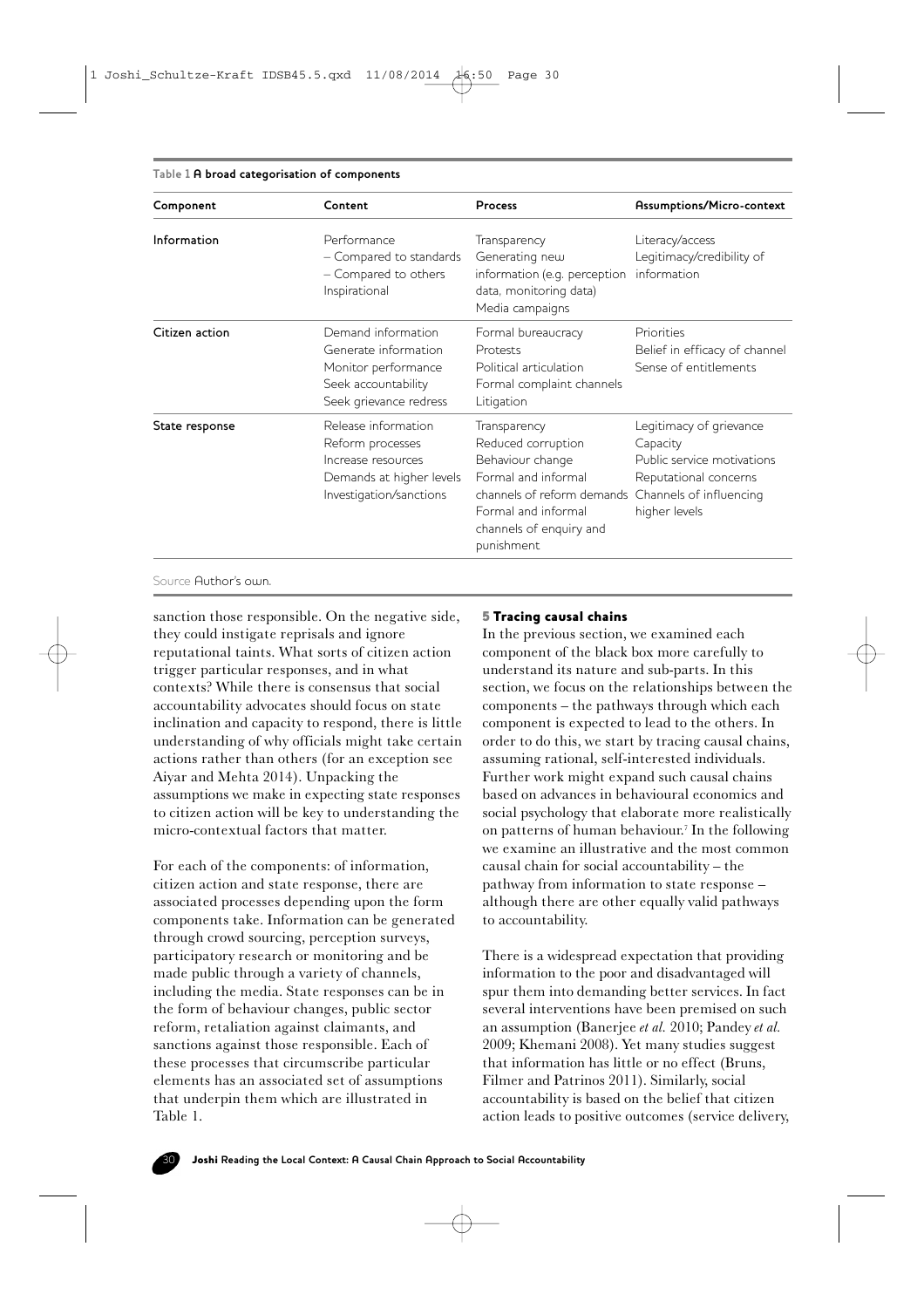#### **Figure 3 A preliminary causal chain: from information to state response**

#### **Information quality (Characteristics of the information type)**

Is the information new and unexpected? Ð

Is the information understandable? Ð

Does the information highlight gaps in performance? (As compared to standards, expectations or comparators) Ð

Is the information widely publicised? Ð

Is the information credible? (Who has provided information, is it legitimate due to processes of generation?)

#### **Citizen action (Unpack motivations)**

Did I receive the information?

Ð Do I understand the information?

Ð

Is the situation worse than expected? Ð

Do I care?

Ð Can I do anything about it?

Ð Do I think my actions will have impact?

> Ð If I need others will they join?

#### **Collective action/strategy (Substantive characteristics of citizen demands)**

Who is likely to be responsive? Ð

What framing are they likely to listen to? (Moral appeals, legal obligations, humanitarian grounds, political stability) Ð

Are there official channels where I/we could target my demands and complaints?

Ð Is going to the courts likely to have an effect?

Ð Do I/we have the time and resources? Ð

Are there other actors I could take joint action with?

Source Adapted and expanded from Lieberman et al. (2012).

governance, empowerment). Yet we know that citizen action leads to such outcomes only in some cases; in others it leads to frustration, and occasionally reprisal (Gaventa and Barrett 2010). Finally, state responses to citizen action are necessary for the desired outcomes, yet it is not clear why officials respond positively in some cases and not others. So what are the steps in the causal chain where the information to citizen action path might break down?

Lieberman *et al.* (2012) present a fascinating exploration of why a large-scale information campaign to disseminate the results of literacy/numeracy assessments and materials to help children's learning and citizen participation in education in Tanzania had no impacts on citizen action. In their own initial work, a randomised controlled trial of the initiative found no treatment effect for the intervention (i.e. none of the observed citizen participation could be

**IDS Bulletin** Volume 45 Number 5 September 2014



#### **State response (Substance of response types)**

Do I think citizens have legitimate grievances? Ð

Do I hold responsibility for the particular public good? Ð

Am I likely to be officially sanctioned due to citizen action?

Ð Do I care about my reputation? (If not, possibility of reprisal)

Ð Do I care about the service? Ð

Do I think I can do something about the situation? (If not, then could lead to helplessness) Ð

Do I have the capacity and resources to take action? (If not, then could lead to frustration)

> Ð Do I need others to contribute in terms of resources/reforms? Ð Can I motivate others? Are others likely to collaborate? Do I have access to higher levels? (Depends upon whether resources, reformists are identifiable within the system) Ð

Reforms/increased resources Ó

Improved services

#### **Additional potential outcomes**

Empowered communities Increased trust between citizens and state actors Reduced corruption Institutionalised channels for interaction Responsive public officials Increased legitimacy of the state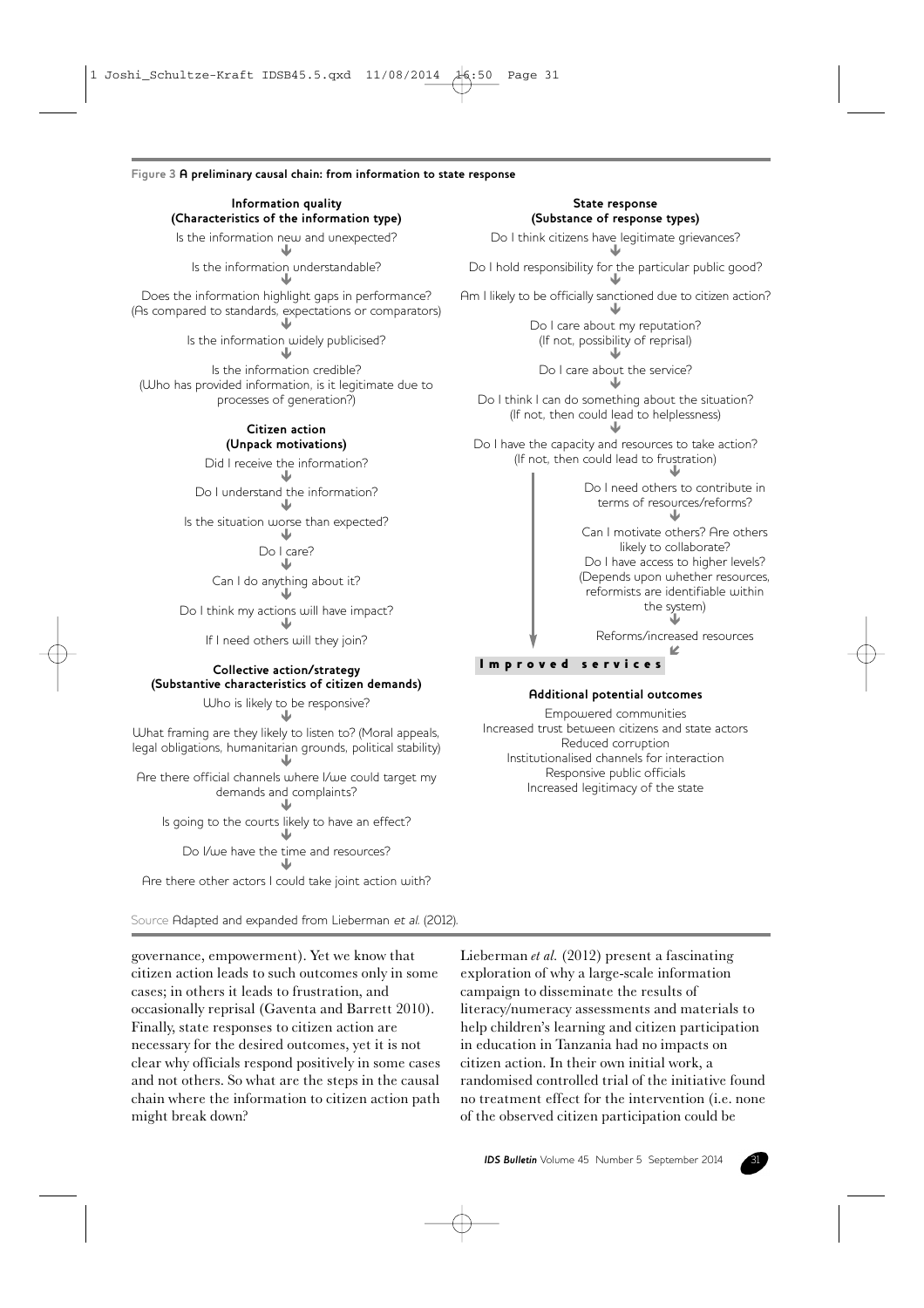attributed to the intervention). To explore the reasons for this finding, they developed an analysis based on expanding the causal chain between information and citizen action. When simple survey and qualitative methods were used to test whether assumptions behind each link in the causal chain held true, they found that only 'a minority – sometimes a very small minority – of the subject population was reasonably likely to advance down any single step of the causal pathway towards increased citizen activism' (Lieberman *et al.* 2012: 34/35).

Extending this and other work on theories of change (Joshi *et al.* 2013; Tembo 2012), in Figure 3 I present a series of steps that are required for information to lead to positive state responses. Following Lieberman *et al.* (2012), each step is posed as a question – for the relevant stakeholder in the process. When the answer to any of the questions is likely to be 'no', then the process of translating information into citizen action faces a roadblock. When the answer is 'yes' then there is a greater chance of the desired outcome (in this case improved service delivery) being achieved. It goes without saying that these questions will have distinct answers in diverse cases. Although the causal chain is depicted here in a linear manner, there may be various leaps in steps and some looping in the chain in particular contexts.

The kind of analysis outlined above, that draws out causal pathways relating specific components of social accountability to each other can be useful in arraying the existing evidence on the impact of social accountability as well as in providing a potential checklist of micro-factors to consider before embarking on particular SA initiatives. The task ahead is to begin a mapping of mini-causal chains and mine existing studies (both qualitative and quantitative) to unearth the assumptions behind each step and the extent to which they seem to hold true more generally. Such work will also point to very simple pilot research for testing assumptions, that could be carried out prior to large-scale implementation of initiatives, and prevent the likelihood of low impacts.

One additional issue needs elaboration. Most studies of impact are looking for the immediate outcomes such as visible improvements in public services. Yet implicit expectations of long-term outcomes are many. As one recent paper put it:

[E]xpected results of social accountability include a reduction in corruption, better governance and policy design, enhanced voice, empowerment and citizenship of marginalized groups, responsiveness of service providers and policy makers to citizens' demands and ultimately the achievement of rights, health and developmental outcomes (Lodenstein *et al.* 2013).

These expectations range from immediate shortterm ones to more durable long-term changes within states and societies. Expectations range from those focused on social actors (empowerment, social cohesion, inclusive social norms), to those focused on states (reduced corruption, responsive officials, better policy design, good governance) to those that improve the space where social groups interact with the state (institutionalised channels for participation, increased trust, legitimacy democratic deepening, better policy design) (see Joshi forthcoming). The task then, is to systematically identify all the potential impacts one might be interested in to trace the extent they might have been achieved in specific cases.

An important part of the reason for doing this relates to our view of social accountability as 'an ongoing and collective effort to hold public officials and service providers to account for the provision of public goods which are existing state obligations' (Joshi and Houtzager 2008: 3). If one views social accountability as part of a longer political process of citizen engagement with the state, then histories of prior engagement will shape expectations of stakeholders, expectations that will change over time. This relates closely to the definitions of relevant outcomes and our time frames of assessment: if a social accountability intervention fails in improving services but scores highly on empowerment of citizens, do we consider it a failure or a success, given that the intervention has changed the long-term prospects for accountability by changing the starting point for the next intervention? Whose definitions of outcomes count as they would be different for organic SA initiatives and donor interventions? Tracing a range of intermediate and ultimate outcomes is important for understanding the long causal chain of social accountability work, the impacts that might be achievable and the contextual factors that can influence 'success'.

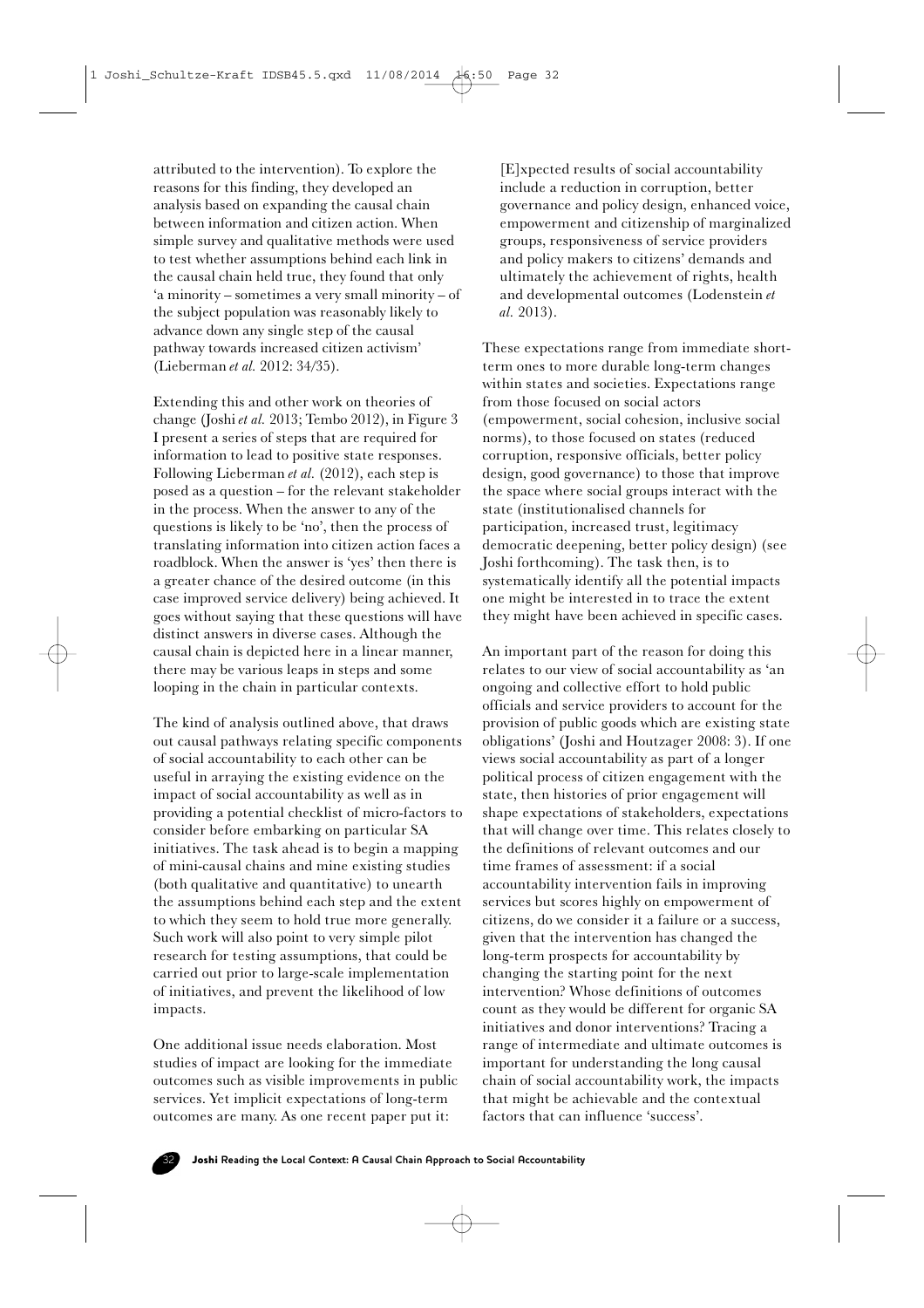# 6 Conclusions

Current social accountability practice has been racing ahead of clear evidence of impact. The paucity of studies of impact (although increasing rapidly), the fragmentation of the data points, the lack of comparative evidence, and the acute shortage of mixed method studies, have all contributed to a situation where there is a strong normative belief in citizen-led accountability without a clear understanding of the conditions under which it can have impact.

Fox (2014) offers a good conceptual start for addressing this, by identifying in an inductive fashion, based on existing studies, several analytical distinctions, lessons from the evidence and new terms to guide further thinking and operational work. From his list, several general ones stand out. There is the overarching distinction between strategic approaches (enabling environments for collective action) and tactical approaches (localised, demand-side, informationbased tools) and the observation that so far most accountability work has been located in the tactical domain. Another one is the appeal to move beyond the local, not just in strengthening state capacity, but also strengthening citizen capacity to make accountability work vertically up – beyond the local. Finally there is the need to not forget democratic electoral accountability and its links with social accountability, as ultimately, the goal is to make the political system work better. These ideas need to be taken up and internalised in operational work.

Central to the debate is the issue of context. As we saw in this article, there are particular challenges to any attempts to identify contextual factors. Foremost, 'context' is a loose term and can relate to any relevant condition. The critical

#### Notes

- 1 By 'initiatives' I mean both: organic citizen initiatives to demand accountability outside formal channels as well as external 'interventions' that aim to foster citizen demand for accountability. I use the term 'intervention' specifically when labelled initiatives such as community scorecards, etc. is meant.
- 2 www.thefreedictionary.com/context (accessed 7 July 2014).
- 3 www.macmillandictionary.com/dictionary/ british/context (accessed 7 July 2014).

task of course is how to identify which are the 'critical' contextual factors.

A two-pronged approach to the study of context seems to be emerging. On the macro side, and closely aligned to PEA is an approach that examines the existing literature to identify patterns of enabling and constraining contextual factors in broad domains (O'Meally 2013). On the other hand is an approach that attempts to unpack particular causal chains and the microcontextual conditions that seem to make them work. As work on the former is relatively well developed, this article has attempted to develop the latter and start to flesh out some of the issues and challenges that lie ahead.

The approach to context outlined here is distinct from attempting to understand the contextual conditions under which 'labelled' interventions such as community scorecards or social audits work. Focusing on 'labelled' interventions is problematic because most often such interventions are not actually alike in their individual components: rather they share only a broad approach. Instead, by deconstructing the various mini-causal pathways (akin to strands in DNA) and understanding the contextual conditions that make them work, we could potentially recombine the existing evidence to assess the promise of specific existing and new initiatives. In addition, existing initiatives could be assessed for the extent to which they travelled along the causal chain – and where the roadblocks to impact lay. Such an approach also ties in more closely with the more explicitly political and organic analysis suggested in the discussion of macro factors, and is rooted in specificities of the histories and norms of particular contexts.

- 4 www.oxforddictionaries.com/definition/ english/context (accessed 7 July 2014).
- 5 By micro-context, I mean the factors often identified in the macro-strategy for their operation at the micro level. This is important because even if the overall climate in a country is favourable for SA-type action, at the local level it might not be. For example, while a country might have a free and fair media, at the local level the newspapers might be controlled by particular groups opposed to greater accountability (see Schultze-Kraft and Morina in this *IDS Bulletin*). Or particular

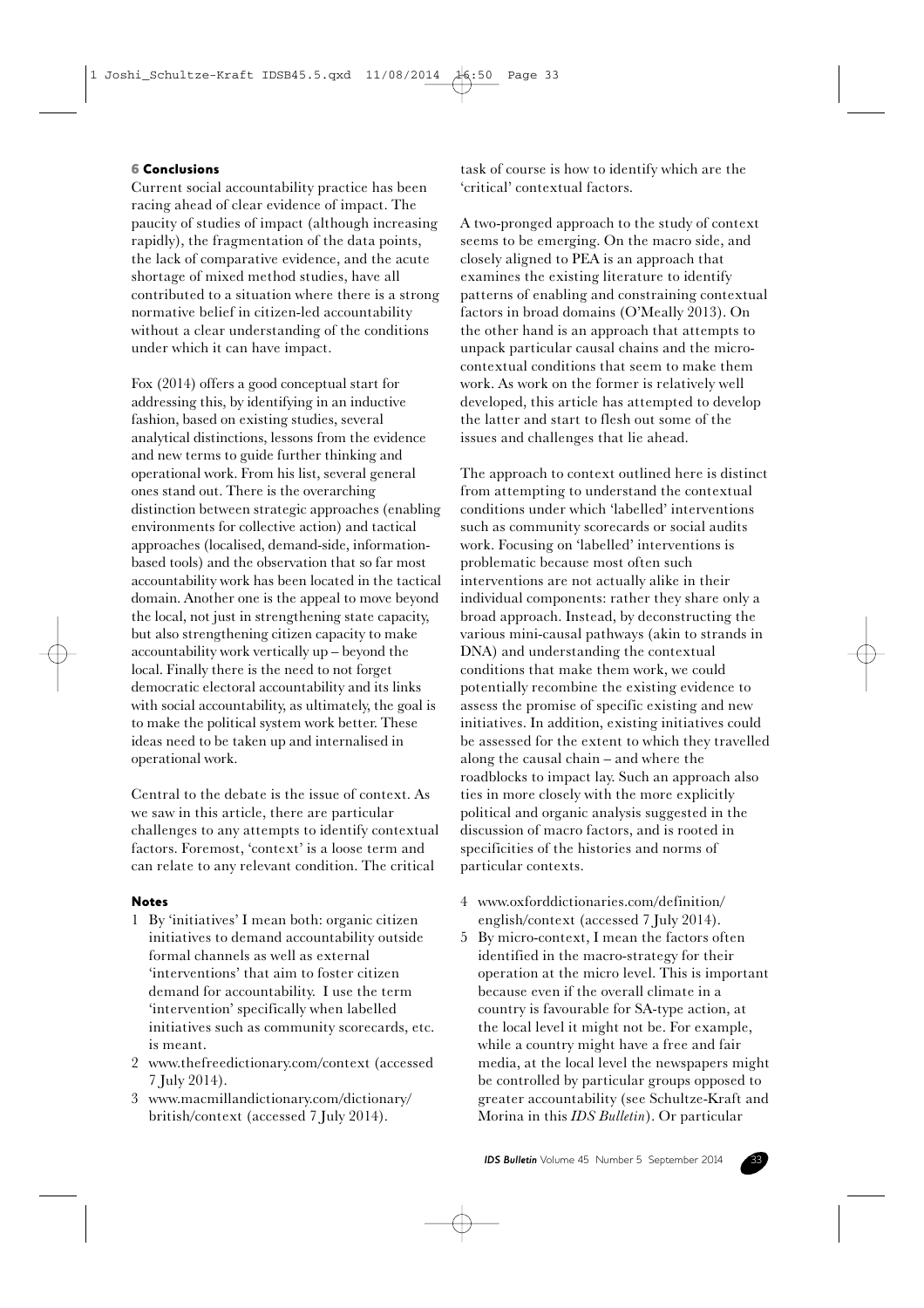groups/communities may not have access to newspapers, radio or TV, or might be illiterate.

- 6 Credit for this point and the earlier point about comparative information, goes to the CSO Twaweza (www.twaweza.org), whose thinking in this area was elaborated for me by Varja Lipovsek (pers. comm. 2013).
- 7 Even work based on such recent advances might be limiting. Some ground-breaking

# References

- Aiyar, Y. and Mehta, S.K. (2014) *Spectators or Participants? Examining the Effects of Social Audits on Citizen–State Relations and the Local Politics of Corruption in Andhra Pradesh*, Accountability Initiative, Engaging Accountability: Working Paper Series, Delhi: Centre for Policy Research
- Banerjee, A.; Duflo, E.; Glennerster, R.; Banerji, R. and Khemani, S. (2010) 'Pitfalls of Participatory Programs: Evidence from a Randomized Evaluation of Education in India', *American Economic Journal: Economic Policy* 2.1: 1–30
- Barr, A.; Mugisha, F.; Serneels, P. and Zeitlin, A. (2012) 'Information and Collective Action in the Community Monitoring of Schools: Field and Lab Experimental Evidence from Uganda', unpublished manuscript
- Boeckman, S. (2012) *Social Accountability in Fragile States Background Paper*, Social Accountability Flagship Study, Washington DC: World Bank
- Booth, D. (2011) 'Working with the Grain and Swimming Against the Tide', paper for presentation to the panel 'The Politics and Governance of Public Services in Developing Countries', International Research Society for Public Management Conference, Dublin, 11–13 April 2011
- Bruns, B.; Filmer, D. and Patrinos, H.A. (2011) *Making Schools Work: New Evidence on Accountability Reforms*, Washington DC: World Bank
- Bukenya, B. and King, S. (2012) *The Contextual Factors for Demand-Side Social Accountability*, Annotated Bibliography, Social Accountability and Demand for Good Governance Cluster, Washington DC: World Bank
- Bukenya, B.; Hickey, S. and King, S. (2012) 'Understanding the Role of Context in Shaping Social Accountability Interventions: Toward an Evidence-Based Approach', *Social Accountability and Demand for Good Governance Team Report*, Washington DC: World Bank

experimental research in diverse populations about societal interactions and rational interest suggests our knowledge of human behaviour is based on studies of cultural 'outlier' populations – W.E.I.R.D. – Western, Educated, Industrialised, Rich, Democratic (Henrich, Heine and Norenzayan 2010). Most of humanity might be operating on other cultural principles.

Cartwright, N. and Munro, E. (2010) 'The Limitations of Randomized Control Trials in Predicting Effectiveness', *Journal of Evaluation in Clinical Practice* 16: 260–66

DFID (2009) *Political Economy Analysis How to Note*, DFID Practice Paper, London: Department for International Development

EC/EuropeAid (2008) *Addressing Governance in Sector Operations*, Draft Reference Document, July 2008, http://ec.europa.eu/europeaid/ infopoint/publications/europeaid/149a\_en.htm (accessed 16 June 2014)

- Foresti, M.; O'Neil, T. and Hudson, A. (2007) Evaluation of Citizens', *Voice and Accountability: Evaluation Framework*, London: Overseas Development Institute (ODI)
- Fox, J. (2014) 'Social Accountability: What does the Evidence Really Say?', Draft Paper for GPSA, Washington DC: World Bank

Fox, J. (2007) 'The Uncertain Relationship between Transparency and Accountability', *Development in Practice* 17.4: 663–71

- Fritz, V.; Kaiser, K. and Levy, B. (2009) *Problem-Driven Governance and Political Economy Analysis: Good Practice Framework*, Washington DC: World Bank, PREM Network
- Fung, A.; Graham, A. and Weil, D. (2007) *Full Disclosure: The Perils and Promise of Transparency*, Cambridge: Cambridge University Press
- Gandhi, J. (forthcoming) 'Literature Review: Social Accountability Mechanisms and their Impact in Closed Polities', Background Paper, Social Accountability Flagship Report, Washington DC: World Bank
- Gaventa, J. and Barrett, G. (2010) *So What Difference Does it Make? Mapping the Outcomes of Citizen Engagement*, IDS Working Paper 348, Brighton: IDS
- Henrich, J.; Heine, S.J. and Norenzayan, A. (2010) 'The Weirdest People in the World?', *Behavioural and Brain Sciences* 33.2/3: 61–135
- Holland, J. and Thirkell, A. (2009) *Measuring Change and Results in Voice and Accountability*